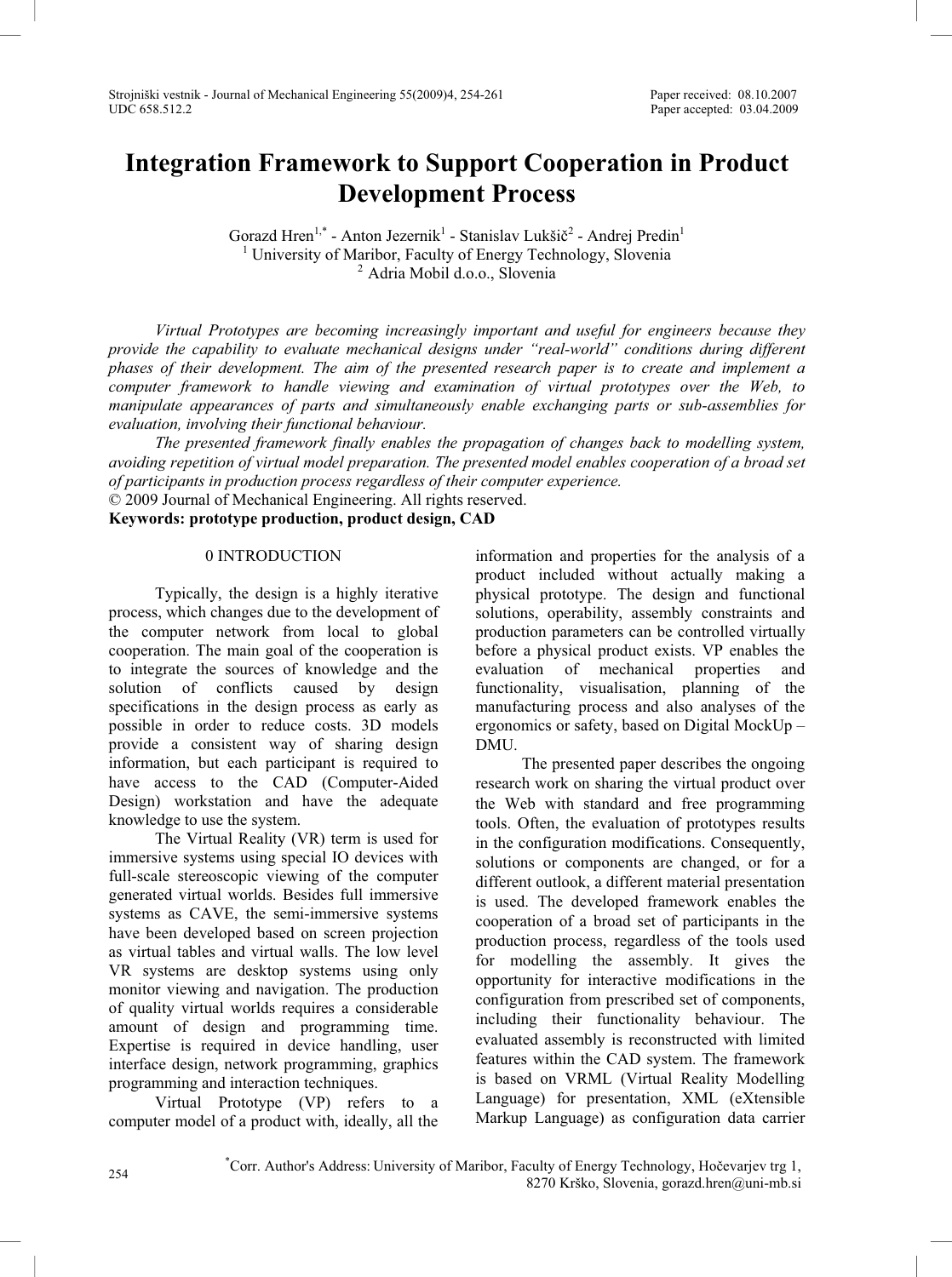and macro programming in the CAD system for retrieving the product.

## 1 LITERATURE REVIEW

Solid models play a key role in the development process as they provide CAD applications with tools for creating, modifying and exchanging information. Solid modelling systems are single user applications with very limited interactions for multiple participants. Due to the different user preferences and different algorithms used in the CAD systems development, the records of geometrical features are versatile, mainly in the area of surfaces generation and propagating the data to postpone applications. The standard exchange formats (IGES, STEP) do not support the transfer of all functionalities available in the CAD systems and moving data between the CAD systems remains a problem. The problems of global cooperation over Web are diminished with more or less specialised and sophisticated viewers [1] of the geometry. The multimedia techniques are supporting the user-computer interaction as well as the dialogue among the users.

The leading CAD vendors like Dassault, UGS and PTC have developed additional toolkits to share assembly review. CATIA DMU Navigator V5 from Dassault and at present 3DViaComposser, Windchill/Division MockUp from PTC and VisConcept 2.0 by UGS are supplementing tools for visualisation in the CAD systems for reviewing purposes. The presentation and visualisation quality of virtual prototypes is significantly improving from version to version. Effective coupling of CAD and PDM into an integrated solution represents quite easy design reviews. Since the user has no possibilities for manual interactions or could influence the quality of representation, the reviewing session is an automatic process and easily performed. The design review session participants impose higher expectations in the sense of interactivity.

With a new user-computer interface, VR, CAD users and researchers are starting to incorporate new techniques to overcome interaction weaknesses. The difference in objects presentation in CAD and VR systems is in the methodology of the object presentation. Traditionally, particularly in engineering, CAD model represents a fundamental model and VR

system is separated from the CAD; the models are converted from CAD and enriched with<br>additional information into 3D virtual additional information into 3D environment as one-directional information flow and it makes it hard to feedback modifications to CAD systems. Due to consistency, for any change in virtual environment, , the changes have to be performed in the CAD system, and then converted again, which leads to a very unproductive and time consuming repetitive loop. Tessellation is conversion from volume description of the object resulting in some drawbacks: loss of object structure, model quality and redundant complexity. Problems about tessellation directly from DMU and CAD models are described in [2]. The tessellation algorithm has a strong influence on the complexity, determining the CAD geometry (topology, surface) and it is assumed by [3] that  $10\%$  of CAD model record is relevant for visualisation and 90% covering the rest of the information.

A number of standards are in use for transferring information between CAD systems. Most are used for a geometry transfer as IGES, DXF, SAT, VDA, STL and only STEP transfer more information besides the geometry. None of them provide the required level of information needed for a virtual prototype description.

In [4], a system to organise CAD models as repository over the Internet is proposed, enabling viewing with VRML models. STEP as a developing standard lacks many limitations analysed by [5], [6] and [8] with propositions for future development. For sharing virtual environments, only a few formats support external and multiple referencing, OpenGL, VRML and X3D. VRML and X3D is ISO standard public format by W3C for the representation of 3D data over the Web with plug-ins in browsers. Although it is not designed for engineering applications, it is very frequently used in that domain [9] and [10]. Discussing standard ways to share information over the Web, it is impossible to overlook HTML and XML. XML and HTML are both derived from SGML, but for different purposes: HTML to present the data and XML to carry them. To manage XML files in applications, two APIs are available to parse XML structures: "Simple API" (SAX) is the event-driven, serial-access mechanism that does element-by-element processing and "Document Object Model" (DOM) provides a tree structure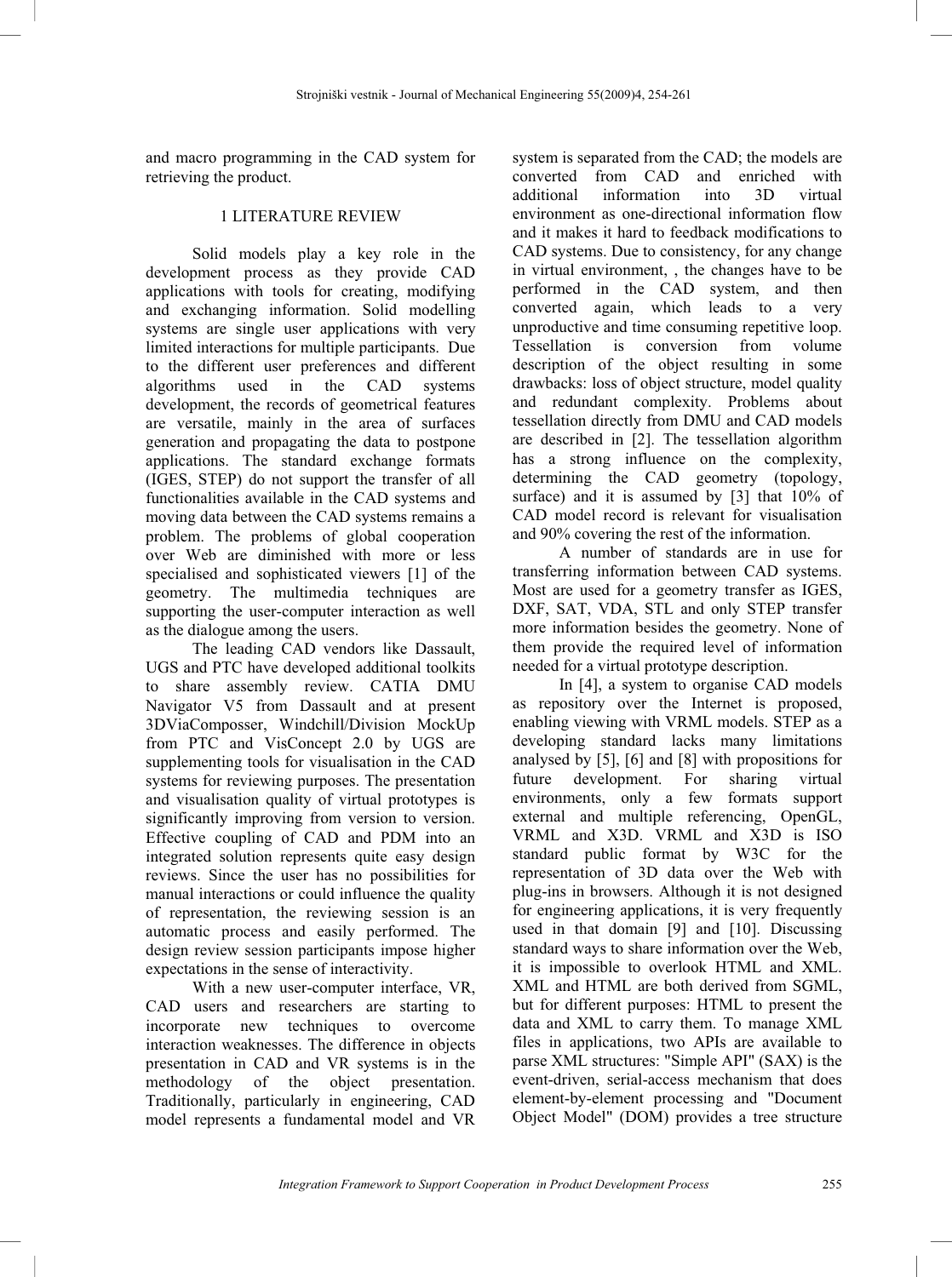of objects created from an XML structure without a compilation step. XML is public standard, which is often used in different research areas as in [7] and [11], to mention a few.

Immersive Discussion Tool in [12] was designed for supporting productive design exchanges. It allows participants to interact with 3D model over the Internet and relies on VRML to view the models with Java-based interface for an interactive behaviour of the application. Li [13] developed an Internet-based system to support collaborative and concurrent engineering design by integrating three functions: design, visualization and manufacturing analyses. VRML is used for reviewing the model as well as for maintaining important parameters and attributes of a feature. In [14] collaborative virtual prototyping system is described to work on assemblies via web in client-server architecture. In the system, the model is visualised in using polygons representation, which causes the inability of the modifications to be automatically transmitted to the users, but users receive a warning.

A trend in Web applications shows the need to be able to preview the product and if possible, to investigate or test its functional behaviour. In engineering, the visualisation support is essential for evaluation very often. 3D virtual presentation of a product is a major step towards convincingness of the preview leading to several technical and integration issues in the production process.

# 2 FRAMEWORK DESCRIPTIONS

Today, the industry demands fast and effective development and product production, so companies use the highest possible modular structure to enable the exchange of parts and assemblies and for automation of the product planning and manufacturing processes. Often, it is not clear if another part or sub-assembly with similar functional behaviour could directly replace the existing one, or if it could be implemented with minimal changes in the overall design. Due to the modularity structure of assemblies, very often, different configurations are tested; one element (part or sub-assembly) is swapped with another at the same position in the assembly, offering the same or slightly different functional behaviour. Frequently, only few items,

sometimes just material appearance, have to be changed in the evaluation process. For such a part-exchange in the assembly, different VPs have to be configured and prepared.

The Web-based framework provides a convenient platform for users to view and evaluate a design model effectively. A distributed design system can generate design models in an XML-style feature representation to allow a Webbased system to perform viewing and manipulation which leads to two main features:

- 1. By taking advantages of the effective utilizations of the Web and Java technologies, this system is independent of the operating system, scalable and serviceoriented. The services located in the Internet can provide an effective manner for a designer to conduct to development process.
- 2. A XML-style representation has been proposed to carry out some features for visualisation and manipulations in the Webbased system. This format incorporates the characteristics of VRML and features to support Web applications. The XML-based information representation enables the system to be effectively adaptable to meet the<br>new developments of the Internet new developments of the Internet technology.

The described framework and services are based on the Java Servlet mechanism. With the development and popularity of some new Internet integration technologies such as the Web service, it is necessary to explore new alternatives to integrate the current functions under the new system infrastructure.

Integrated design environments can be regarded as a heterogeneous computing environment that provides engineers with a platform to collaborate various spatially distributed CAD applications via computer networks with advantages over conventional product development:

- Parallel development replaces sequential development cycle to shorten product development time.
- Distributed workplaces replace centralised workplaces in order to efficiently and flexibly utilize product development resources.

Network applications replace stand-alone *applications* in order to freely share product development information.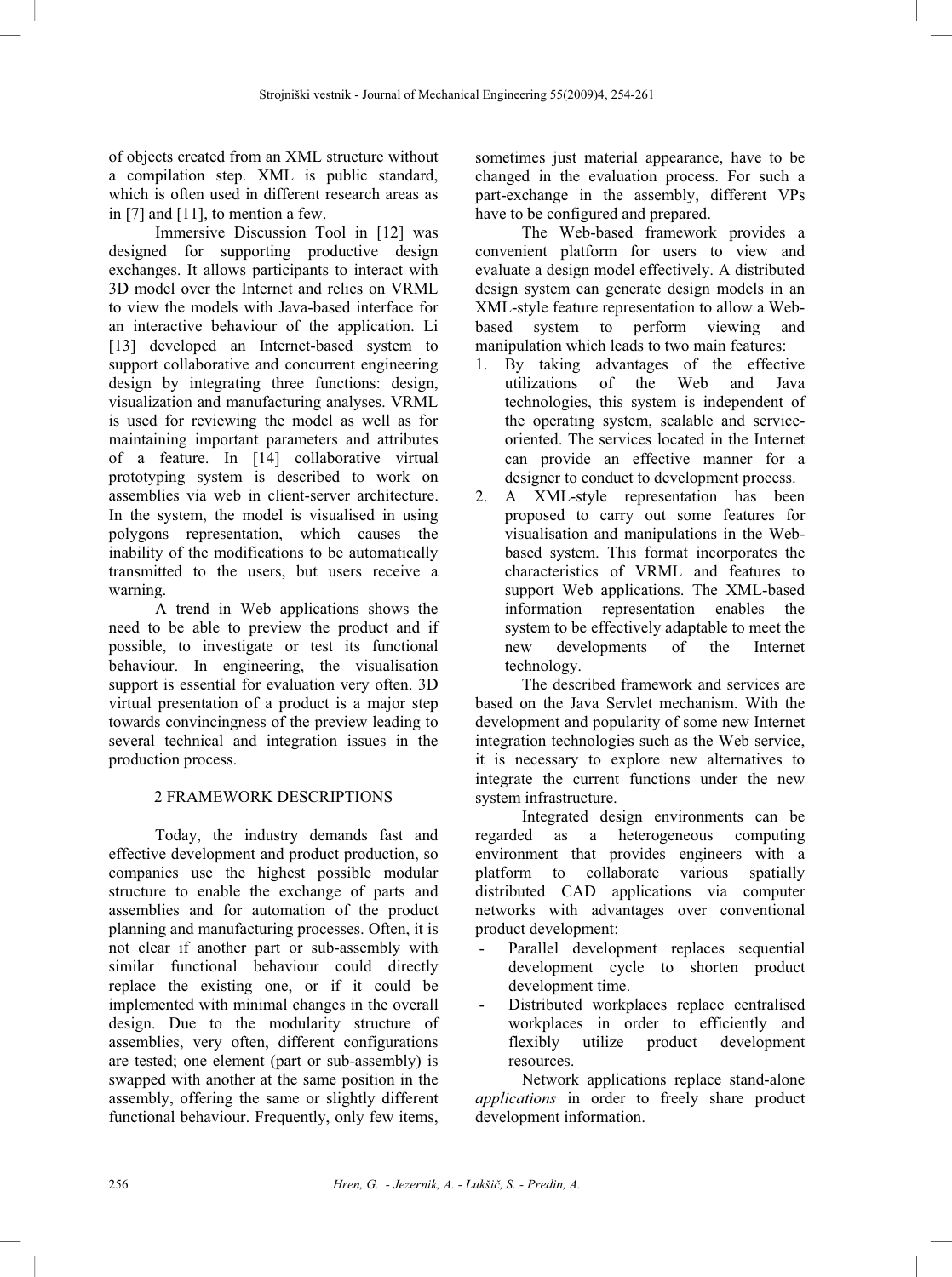The goal of presented research paper is to develop and the implement a framework: to handle viewing and examination of assemblies, to manipulate different appearances of the parts, to enable the exchange of parts simultaneously and<br>finally, to propagate the configuration finally, to propagate the configuration<br>modifications back to CAD system and back to CAD system and reconstruct the assembly. A framework schematically presented in Figure 1 was developed. Only standard free-ware tools are used: VRML as standard data transfer and Web browser as virtual model viewer and XML as a configuration data carrier.

The possibilities of VRML are far from immersive VR technologies, but a key advantage in desktop systems is that standard computer techniques for presentation and navigation can be used. VRML is a neutral file format and models from all different modelling applications can be directly translated to VRML. Animation can be employed to show objects behaviour over the time or with the user interactions.

The complete description of the assembly configuration with all possible variations is defined in a single XML file. Since the visualisation in the system is organised via VRML, it is easy to combine parts and assemblies from different CAD systems using the system as the virtual prototype viewer. The application enables a change in the configuration and properties of the virtual environment and to perform analyses and evaluation simultaneously

with the server application. Since communication is performed through an application on the server, the client is independent of the framework architecture and database scheme.

All the data are organised in files: geometry description, sensors, routing definitions, scripting nodes, interpolation data and material appearances with colours, textures, sounds etc. The objects are represented with attributes pairs; the attribute name refers to the purpose and the attribute value refers to the name of the file, which contains appropriate description to be included.

# **2.1 Configuration File Definition**

The appropriately nested objects define hierarchical structure and may contain references. With DOM parser it is possible to read the XML input file, check formatting and semantic validity and built and present a complex hierarchical object structure with few lines of code. The configuration file represents an integrator with the definition suitable for VRML assembly presentation as well as the assembly description for the CAD system.

The semantics of the configuration file follows the VRML specifications and XML syntax. The basic object that could be a part, a grouping element or an element enabling multiple choices of objects at the same level, is defined,.



Fig. 1. *Schematically presented framework*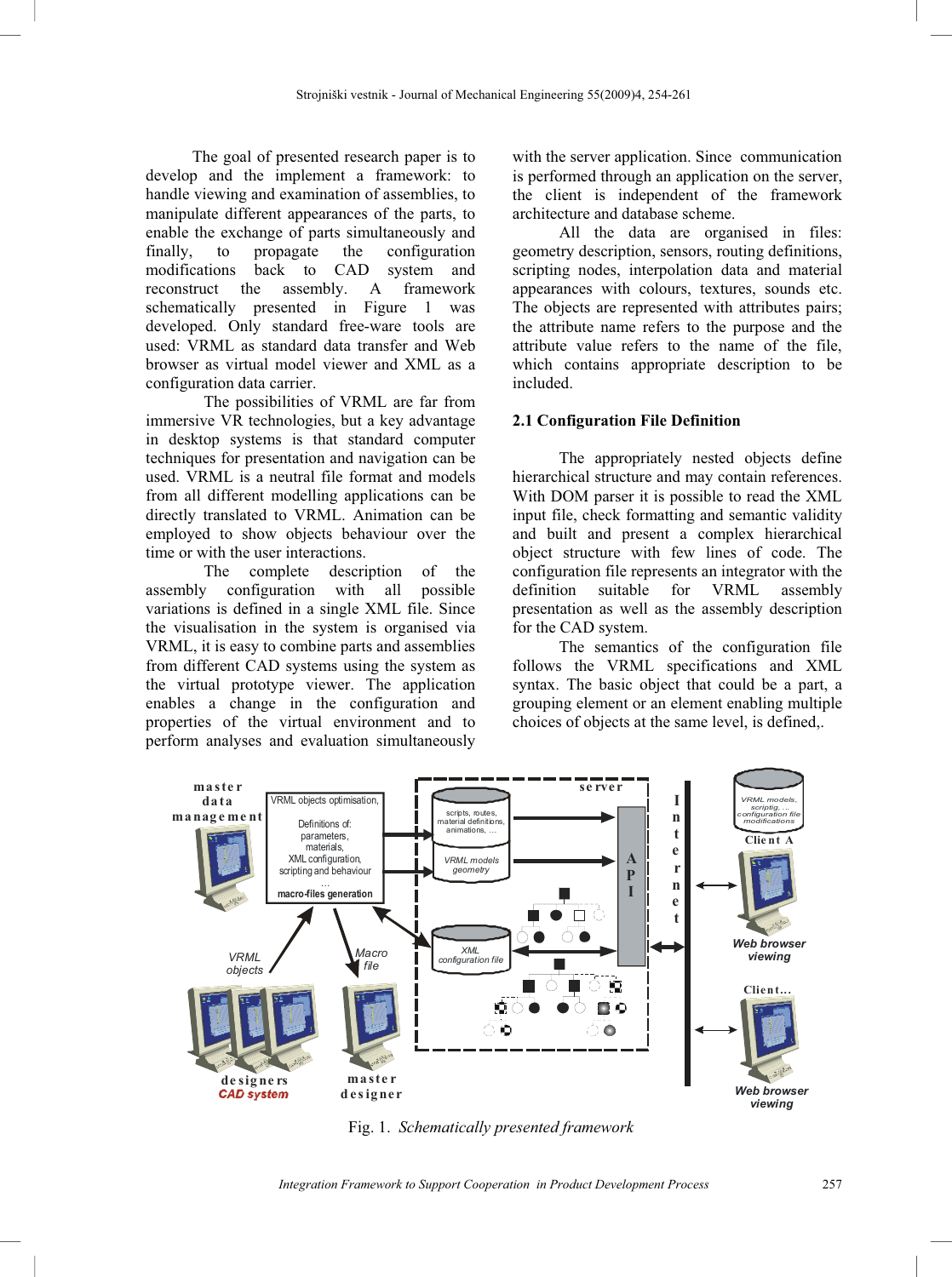The basic object is defined with the following object classification:

**object**  $B(b_{id}, A, C(c_{id}, c_{def}))$ 

 $b_{id}$  – unique object identifier,

A – set of attributes by names and values,

 $C$  – set of object constraints,

 $c_{id}$  – object constraint identifier.

 $c_{def}$  – object constraint and relations definition.

The following are some of the defined attributes: *choice* – selection from the list of sub-objects, *IME* – name of the object,

*GEO* – filename with geometry definition,

*SENS* – sensor nodes definitions,

*ROUTE* – routes definitions,

*INLINE* – URL and name of the remote object, *SCR* – filename with script node definitions.

Following the syntax of XML, two types of constraints are defined to describe the position and appearance of the object.

```
<Poz><br><translation x="0." y="0." z="0."/>
  \langlerotation x="0." y="0." z="0." ang="0.0"/>
  \frac{x}{2} \frac{x}{2} \frac{y}{2} \frac{y}{2} \frac{y}{2} \frac{y}{2} \frac{y}{2} \frac{z}{2} \frac{z}{2} \frac{z}{2} \frac{z}{2} \frac{z}{2} \frac{z}{2} \frac{z}{2} \frac{z}{2} \frac{z}{2} \frac{z}{2} \frac{z}{2} \frac{z}{2} \frac{z}{2} \frac{z}{2} \frac{z}{2} \fracx^2 + 8x - 9." y="0." z="0."/><br>/Poz>
</app choice="n"><br><App choice="n">
  \langleApp-mat01/>
. . .<br><App-matnn/><br></ann>
</app>.
```
Often components share the same definitions. In order to enable a single change of more attributes values, the global parameter is defined to link more attributes to the single value. The set of global parameters is defined in the beginning of the configuration file.

*<Global\_parameters d="1" a="up"/>* 

XML syntax is defining the hierarchical structure of an assembly and the use of attributes. The syntax and semantic validity is checked with DOM parser. Some rules are bonded to application programs:

- The object that represents a component or a part needs to have all attributes to define its existence and behaviour (at least a name and geometry), all other attributes are optional.
- The components have to be appropriately nested into the assembly, clearly defining hierarchical structure. The depth of the structure is not limited.

The value of the choice attribute could be an integer limited to the number of objects on the list, defining the selection from the list, or a string, indicating that the selection is defined by a global parameter. The string presents the name of the global parameter and the value of the global parameter is comprehended.

The robustness of the VRML is welcome, since during the programs testing the errors in results are easy to find.

## **2.2 Process of Data Preparation and Management**

VRML models generated directly from CAD systems in general are composed from many nested, complex and repeated structures. To accelerate the rendering performance of a system, a global optimization of a polygonal data is necessary. The interface was coded to rearrange and optimise the VRML model; the geometry of parts is separated from appearance and additional information as view, background and navigation definitions. Since the direct translation from CAD systems into VRML models differs a lot, an individual interface is needed for every CAD system.

In CATIA, the macro was coded in order to perform all needed actions: generate the hierarchical structure in XML, separation of geometry and appearances of parts, combine separated surfaces of part into single geometry file including compression of geometry data. For PTC/ProE and SolidWorks postprocessors were developed to perform the same activities.

The configuration file is supplemented with additional elements as objects, appearances, sensors, interpolators, scripts and routing parameters for object functionality and dynamic behaviour definitions that could be interactively controlled by the user. Additional elements are all objects defining iterations and animations and objects the user can choose and exchange. These preparations were initially done manually with a lot of tedious and time consuming work, but when all objects and scripts are prepared, the task is not so complicated if the rules and definitions are obeyed. Recently, we have developed the editor that allows all that manipulations to perform more effectively and interactively.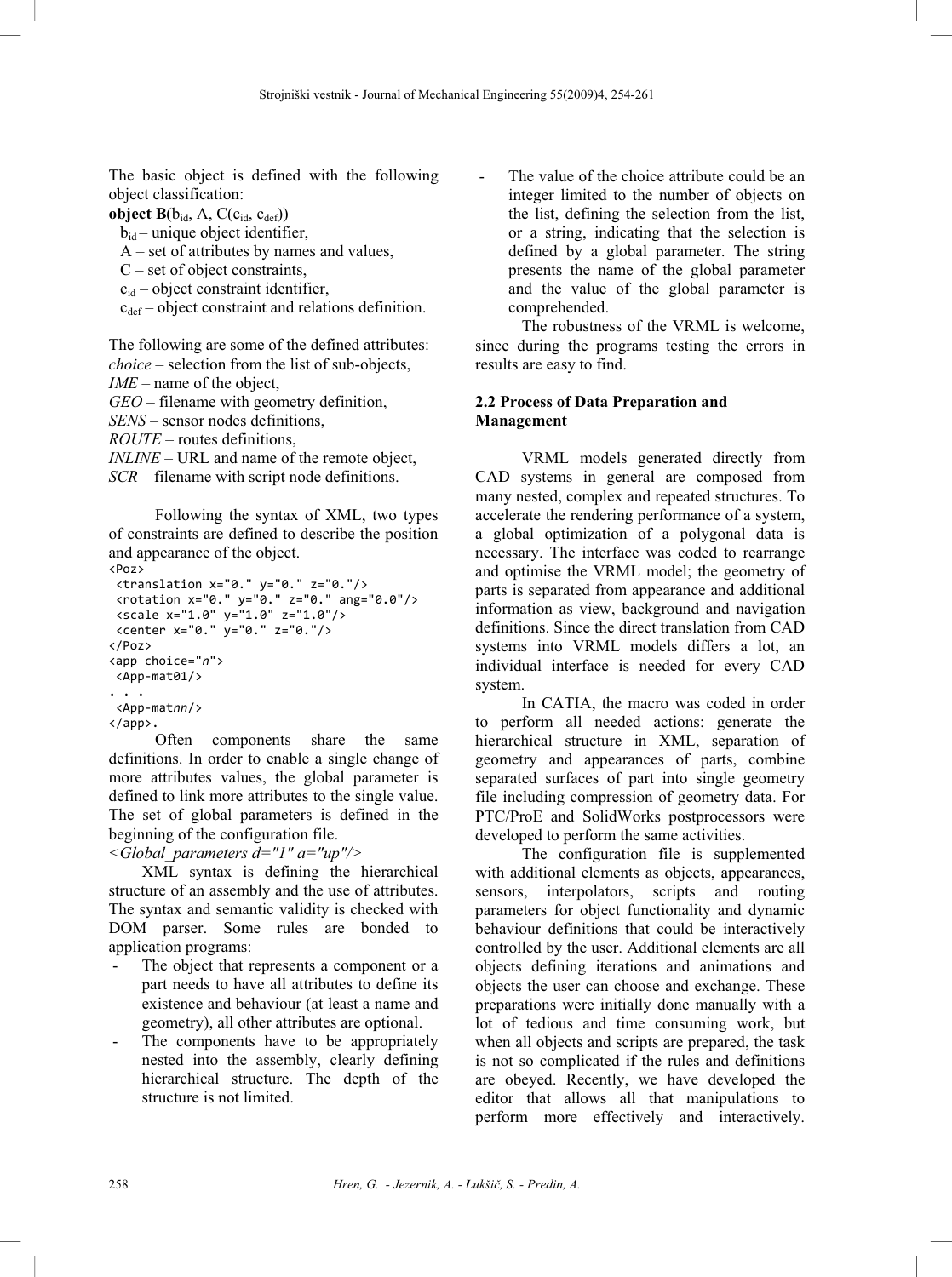Finally, the extended database consists of geometry and material appearances of components, additional definitions and the configuration file that keeps the structure of the assembly with attributes. The output of the editor for the case study presented in the next chapter could be seen in Figure 2.

| W3DX Editor                                                                                                                                                   |                                                                                                                                                                                                        |
|---------------------------------------------------------------------------------------------------------------------------------------------------------------|--------------------------------------------------------------------------------------------------------------------------------------------------------------------------------------------------------|
| File Edit View<br>s Switch Example<br>- Switch<br>i box<br>box1<br>box2<br>e-button<br>button1<br>-button2<br>e cover<br>cover1<br>cover <sub>2</sub><br>bulb | Splosne nastavitve objekta:<br>cover1<br>Ime:<br>App-marbel<br>Izgled:<br>GP: GP-color Odstrani GP<br>Izbrisi<br>Dodaj<br>Podobjekti:<br>Dodaj<br>Izbira<br>rotation left<br>Odpiranje:                |
|                                                                                                                                                               | Odstrani GP<br>Uredi<br>rotation<br>Pozicija objekta<br>Pozicija:<br>20.00.00.0<br>Rotacija:<br>1.0 0.0 0.0 0.0<br>Skaliranje: 1.0 1.0 1.0<br>Center:<br>0.0 0.0 0.0<br>Spremeni<br>Dodatne nastavitve |
|                                                                                                                                                               | Izberi<br>GEO cover1.<br>Geometrija:<br>Inline:<br>Dodaj<br>Pogledi:<br>Brisi<br>filler<br>Ostali parametri: RES<br>Dodaj<br>$\mathbf{1}$<br>Brisi                                                     |

Fig. 2. *The editor outlook for the case study described in the next chapter* 

The editor enables different parameters to be changed and added into the configuration file. At the beginning we have to open the configuration file and the entire tree structure is presented in the main window. Selecting the element (could be sub-assembly or part) the parameters are presented in manipulation window, divided into three major parts:

- 1. General properties
	- name of the element,
	- appearance (selecting from defined appearances or define a new one with all parameters e.g. colour, transparency, texture definition),
	- all sub-elements are listed (adding or removing elements),
	- adding or changing the global parameters.
- 2. Geometrical position of the element (transformation, rotation, scaling and centre needed for VRML sensors).
- 3. Additional options with definition of which element:
- name of the file with geometry or the element could be added using Inline definition (URL),
- adding different views if needed (name of the file with the view definition),
- additional parameters as sensors and routes.

The outlook is possible to be checked at anytime with view option in separate window with VRML browser so the preparation process is the subject of an instant evaluation. The editor has replaced a lot of previous manual work needed for preparing the configuration file with several options.

## 3 CASE STUDIES

Based on the discussed structure, the 3D collaborative virtual evaluation and design framework has been developed. The following section shows the implementation of the system. Figure 3 shows the simple example of light switch performed during testing the system. All parts and assemblies were modelled with CATIA, from which the records of geometry, appearances of parts were extracted as well as the structure in XML format. The alternative parts were extracted separately and afterwards with the editor added to the structure. In the application, we exchanged the different geometry solutions for the box and cover and different geometry of the button. To simulate the behaviour, sensors and scripts nodes were added to switch the light on/off and to change the opening direction of the cover. The colour of the box and cover could be of the same appearance, so the attributes values are linked with global parameter definition. At first, the geometry of box and cover is located on server, the second is on remote location. The presentations shown in Figure 3 cover the main possibilities of the system on assembly. In the left window, the user has to log-in and select the configuration file. By selecting the VISUALISE button, the server generates the VRML file from the configuration file and displays it in the main view window. The user can navigate the space and use interactivity possibilities of browser to switch the light on or off and open the cover. It is possible to change the geometry of the box, cover and switch button, to select different appearances (colours and texture of marble) and interactively change the cover opening direction. All the actions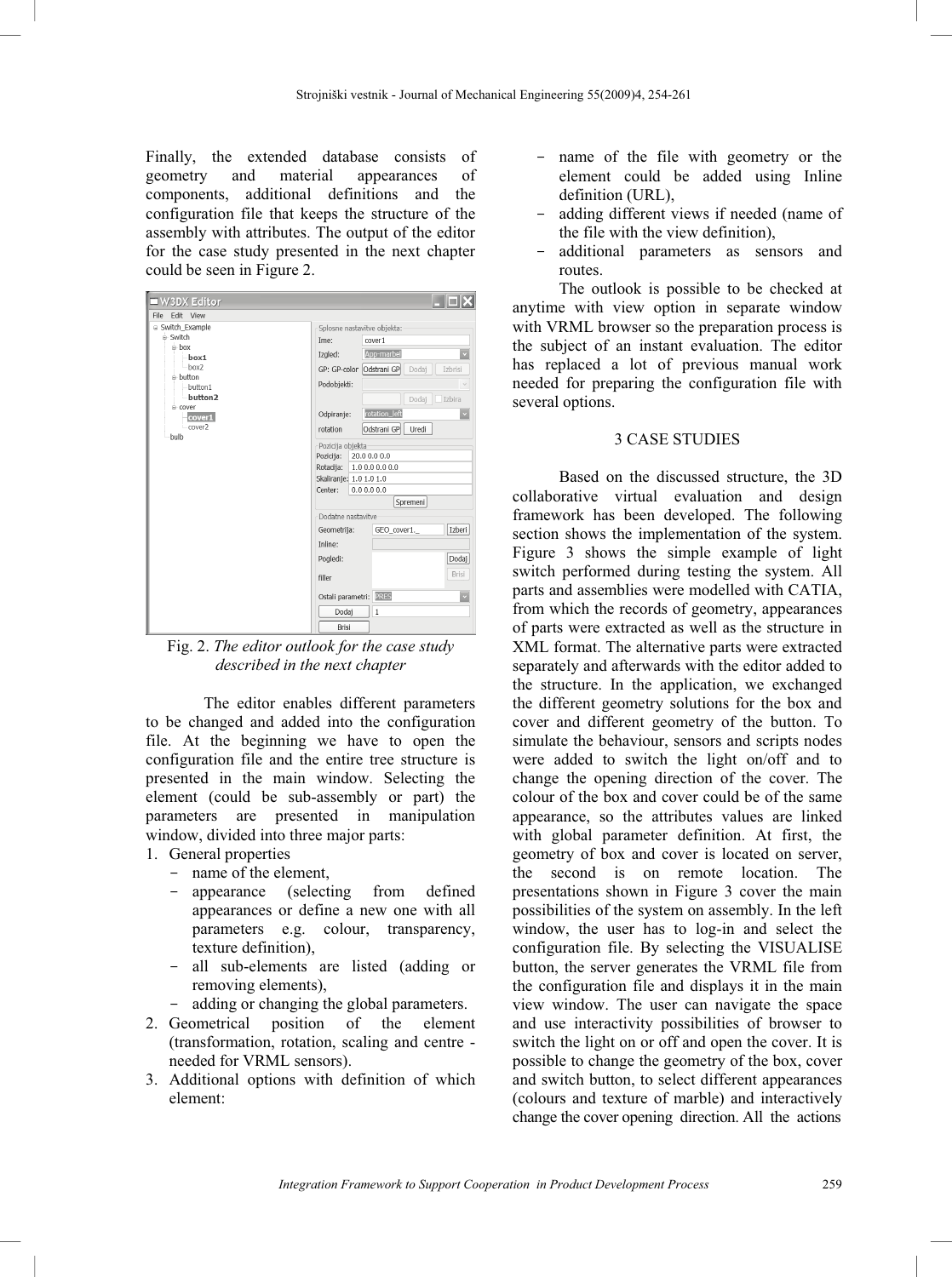

Fig. 3. *Different choices used within application*

are clearly shown in the Figure 3. In the framework, the user has the possibility to add an object into the configuration file as an alternative to the existing object or write the comment to the master user.

## 4 CONCLUSIONS

In contrast to an expensive physical prototyping process of a product for design verification, performance evaluation and assembly evaluation, the virtual prototype offers analyses in the digital world. The basic idea of VP is to replace the physical mock-up with a digital mock-up in a virtual environment or to reduce the number of physical prototypes to a minimum. Following the concurrent engineering paradigm, the VP needs to have more than just geometry visualisation. It has to include the interactivity in the evaluation process and include all the participants in development process from the customer to manufacturing and beyond. In engineering, the visualisation of design is of crucial importance. The costs involved in virtual prototyping are often essentially smaller than doing a similar test on real prototypes, although a higher level of knowledge is necessary. The usage of standard Web technologies leads to easier, effective and more general applications.

Large companies lack the time while small companies lack the resources required to implement the technology and automation needed to compete on the market.<br>The presented

The presented framework enables generation of virtual environment for viewing and evaluation of the functionality in the standard VRML browser. We have to consider the consistency of databases which is ensured since the programs perform almost no arithmetical

operations. The users are not in power to introduce new solutions since the configuration has to be evaluated from the skilled designer, who has the responsibility of making the final decision. The research introduces the approach in the integration of VR and CAD systems, represented with the duality of the configuration file function.

Since the X3D standard uses XML syntax offering synergy and will substitute the VRML, the VRML models will be replaced with X3D models when the converters will be available in the CAD systems.

This approach presents the solution of virtual prototype exchange over the Web using standard free-ware tools, which makes it highly suitable for smaller enterprises with limited resources in that field of research.

# 5 ACKNOWLEDGEMENTS

The research work was partly supported by the Slovenian Ministry of Science and Technology and Adria Mobil Company (grant no. L2-6525-0975).

#### 6 REFERENCES

- [1] Mahoney, D. P. *All eyes on CAD. (3D visualization tools)*, Computer Graphics World, May, 1999.
- [2] Marrin, C., Kent, J., Immel, D. Aktihanoglu M. Using VRML prototypes to encapsulate functionaliy for an external java applet, SGI, 2002, http://www.marrin.com/vrml/papers/ InternalExternal/.
- [3] Riedel, O., Breining, R., Hafner, U., Blach, R. Use of immersive projection environments for engineering tasks,